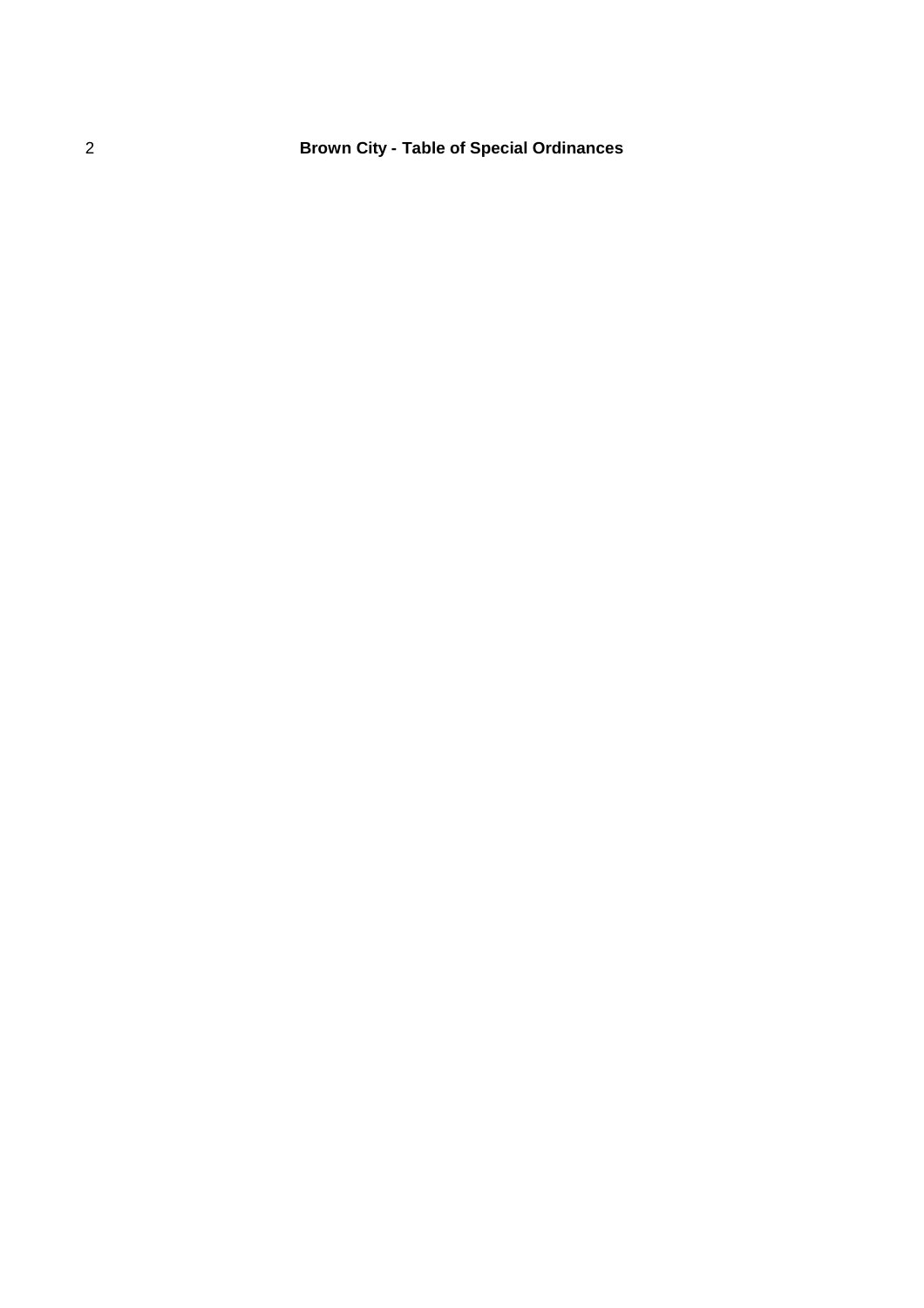## **TABLE I: TAXATION**

| Ord. No. | Date Passed | <b>Description</b>                                                                                                                                                                                                                |
|----------|-------------|-----------------------------------------------------------------------------------------------------------------------------------------------------------------------------------------------------------------------------------|
|          | 8-10-1992   | City tax exemption providing for a service charge in<br>lieu of taxes for a proposed multi-family dwelling<br>project for elderly persons of low or moderate income;<br>Cedar Trace Apartments; codified in 1997 Code, §<br>85.01 |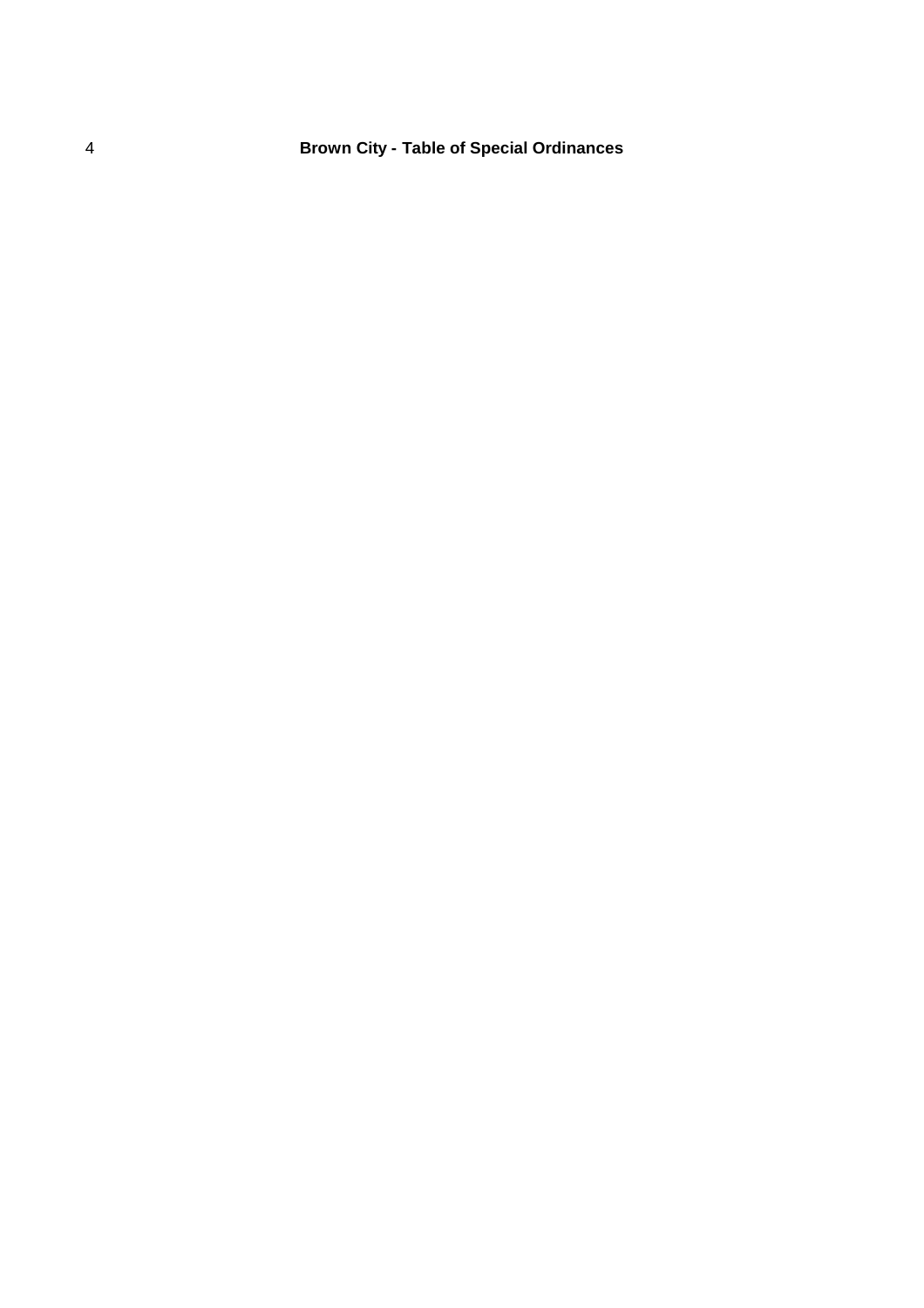## **TABLE II: REAL ESTATE**

| Ord. No. | Date Passed     | <b>Description</b>                                                        |
|----------|-----------------|---------------------------------------------------------------------------|
|          | 10-25-1999      | Sale of real property; codified in 1997 Code, §17.100                     |
|          | 12-22-1999      | Transfer of interest in real property; codified in 1997<br>Code, § 17.200 |
|          | 6-26-2000       | Purchase of real property; codified in 1997 Code,<br>§ 17.300             |
|          | $6 - 25 - 2001$ | Lease of real property; codified in 1997 Code, §<br>17.400                |
|          | 1-14-2002       | Transfer of interest in real property; codified in 1997<br>Code, § 17.500 |
|          | 7-28-2003       | Lease of real property; codified in 1997 Code, §<br>17.600                |
|          | 8-25-2003       | Sale of real property; codified in 1997 Code, §17.700                     |